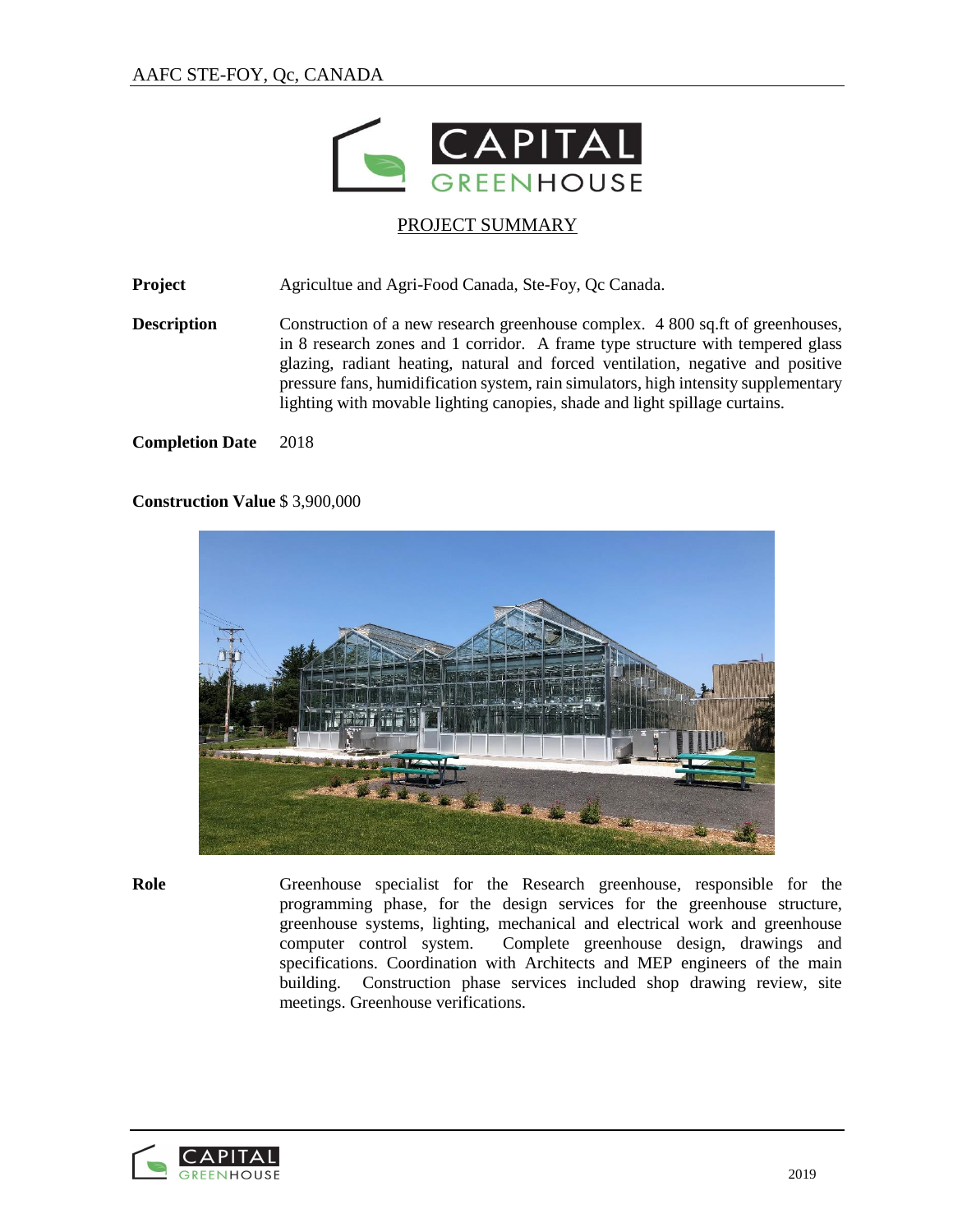**Design Challenges** Complete basement underneath the greenhouse corridor Vertical and horizontal curtains to prevent supplemental light spillage, due to very close residences. High intensity supplemental light system, with movable canopies



New greenhouses New greenhouses





High intensity lighting system High intensity lighting system